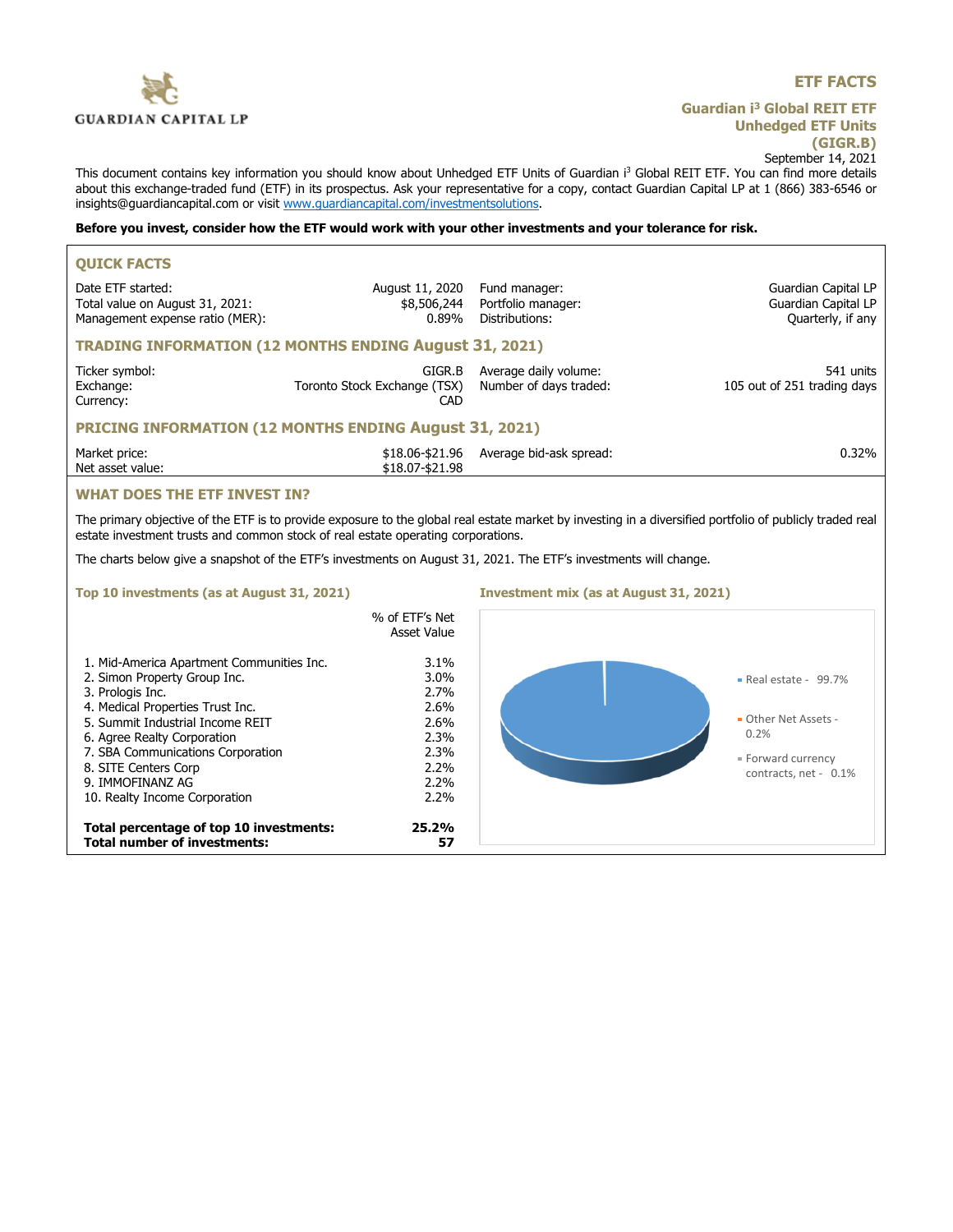# **HOW RISKY IS IT?**

The value of the ETF can go down as well as up. You could lose money.

One way to gauge risk is to look at how much an ETF's returns change over time. This is called "volatility".

In general, ETFs with higher volatility will have returns that change more over time. They typically have a greater chance of losing money and may have a greater chance of higher returns. ETFs with lower volatility tend to have returns that change less over time. They typically have lower returns and may have a lower chance of losing money.

# **RISK RATING**

Guardian Capital LP has rated the volatility of this ETF as medium.

This rating is based on how much the ETF's returns have changed from year to year. It doesn't tell you how volatile the ETF will be in the future. The rating can change over time. An ETF with a low risk rating can still lose money. Low to Low to **Low** Medium **Medium** Medium to **High** 

For more information about the risk rating and specific risks that can affect the ETF's returns, see the "Risk Factors" section of the ETF's prospectus.

### **NO GUARANTEES**

ETF's do not have any guarantees. You may not get back the amount of money you invest.

## **HOW HAS THE ETF PERFORMED?**

This section tells you how the Unhedged ETF Units of the ETF have performed, with returns calculated using the ETF's net asset value (NAV). However, this information is not available because the ETF has not yet completed a calendar year.

#### **Year-by-year returns**

This section tells you how the Unhedged ETF Units of the ETF have performed in past calendar years. However, this information is not available because the ETF has not yet completed a calendar year.

#### **Best and worst 3-month returns**

This section shows the best and worst returns for the Unhedged ETF Units of the ETF in a 3-month period. However, this information is not available because the ETF has not yet completed a calendar year.

### **Average return**

As of August 31, 2021, the annual compounded return of this ETF was 10.39% since inception. If you had invested \$1,000 in this ETF since inception, your investment would now be worth \$1,110.03.

## **TRADING ETFS**

ETFs hold a basket of investments, like mutual funds, but trade on exchanges like stocks. Here are a few things to keep in mind when trading ETFs.

### **Pricing**

ETFs have two sets of prices: market price and net asset value (NAV).

#### **Market price**

- ETFs are bought and sold on exchanges at the market price. The market price can change throughout the trading day. Factors like supply, demand, and changes in the value of an ETF's investments can affect the market price.
- You can get price quotes any time during the trading day. Quotes have two parts: bid and ask.
- The bid is the highest price a buyer is willing to pay if you want to sell your ETF units. The ask is the lowest price a seller is willing to accept if you want to buy ETF units. The difference between the two is called the "bid-ask spread".
- In general, a smaller bid-ask spread means the ETF is more liquid. That means you are more likely to get the price you expect.

#### **Net Asset Value**

- Like mutual funds, ETFs have a NAV. It is calculated after the close of each trading day and reflects the value of an ETF's investments at that point in time.
- NAV is used to calculate financial information for reporting purposes like the returns shown in this document.

#### **Orders**

There are two main options for placing trades: market orders and limit orders. A market order lets you buy or sell units at the current market price. A limit order lets you set the price at which you are willing to buy or sell units.

#### **Timing**

In general, market prices of ETFs can be more volatile around the start and end of the trading day. Consider using a limit order or placing a trade at another time during the day.